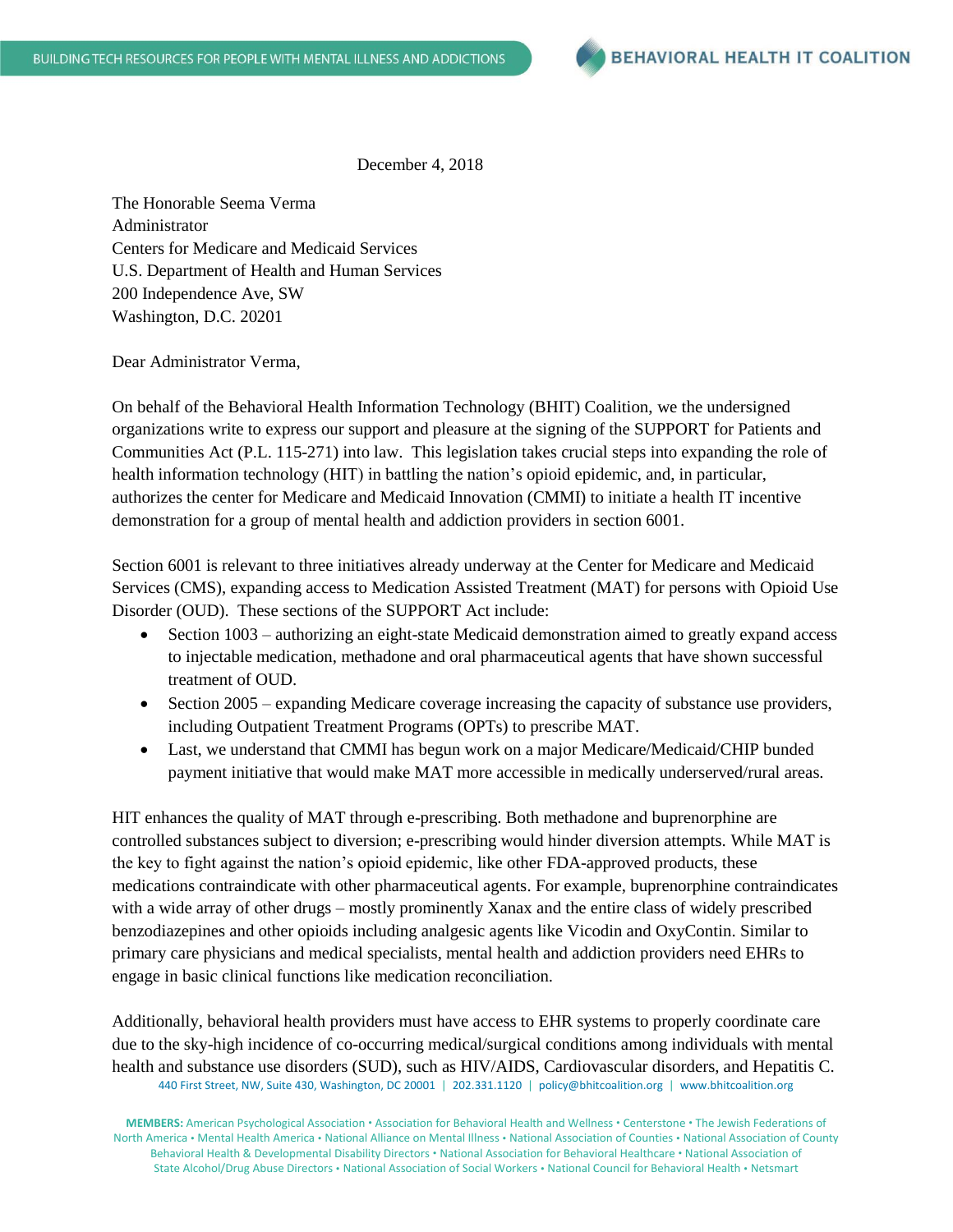With these important considerations in mind, the BHIT Coalition respectfully submits three proposals to enhance the efficacy of CMS's MAT initiatives:

- 1) Mental health and addiction treatment providers participating in the CMMI MAT bundled payment models in Section 1003 or Section 2005 must demonstrate an e-prescribing capacity.
- 2) Behavioral health facilities must provide evidence that they can successfully exchange clinical data with medical/surgical providers in order to be eligible for funding through these demonstrations.
- 3) Consistent with the Congressional intent in Sec. 6001, CMS should incorporate health IT financial incentives into each of the three MAT demonstrations above to encourage behavioral health and SUD providers to adopt 2015 Certified EHR Technology (CEHRT).

We recognize your leadership in turning the tide on the opioid crisis and look forward to continuing work with CMS, CMMI, SAMHSA, ONC and other stakeholders in pursuit of enhancing care coordination and patient safety through behavioral health IT.

Sincerely,

American Psychological Association Association for Behavioral Health and Wellness **Centerstone** The Jewish Federations of North America Mental Health America National Alliance on Mental Illness National Association for Behavioral Healthcare The National Association of County Behavioral Health and Developmental Disability Directors The National Association of Rural Mental Health National Association of Social Workers National Council for Behavioral Health Netsmart